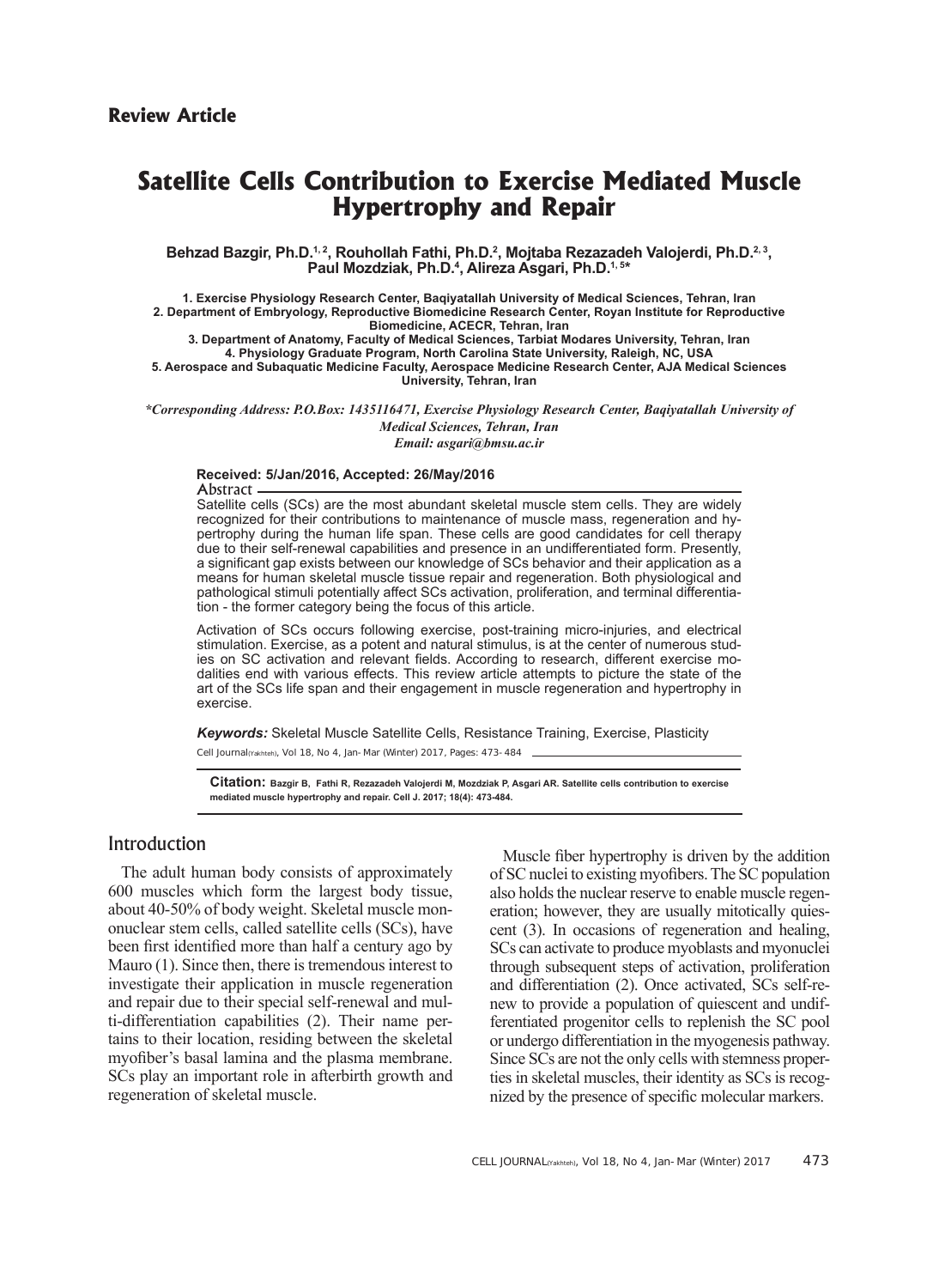#### **Molecular markers of satellite cells**

SCs can be recognized with electron microscopy according to their location between the basal lamina and sarcolemma; however, this technique is too costly and time-consuming. In recent years systemic and gene markers such as myogenic differentiation 1 (MyoD) and paired box-7 (PAX7) have been used for their identification. However these markers should be used with caution as they are not translated equally in different animals (4). In addition, different arrangements of SC populations have been reported for various muscle groups (5). Altogether, PAX7 is considered to be a generally agreed upon biomarker for quiescent SC recognition. The SC population may be entirely assessed by a combination of MyoD, myogenin and PAX7 staining (6). It seems reasonable to measure the above mentioned markers to determine the state of SCs in rodents (4). Since SCs are normally quiescent and are pushed activated in response to different physiological and pathological stimuli, it is therefore essential to identify the exact mechanisms and factors that affect SC activation and their temporal variation throughout their life span. In order to unravel the complexity of this subject,

SCs heterogeneity in an individual, both in number and spatial distribution within various skeletal muscles, is a tremendous challenge in this field, which is not attended due to lack of empirical data.

#### **Satellite cell activation**

When a skeletal muscle is exercised or injured, at the cellular level SCs exit from their quiescent state and become activated. SCs subsequently proliferate, differentiate, and fuse into preexisting myofibers to create new myonuclei or return to the basal quiescence state (7). Little information exists about the molecular mechanism that underlies the aforementioned process. A family of proteins termed myogenic regulatory factors (MRFs) such as Myogenic factor -5 (Myf-5), MyoD, and myogenin control myogenic lineage progression. During the SCs activation process, the expression of MRFs increase and consequently these factors regulate myogenic progression (8). The involvement of MRFs, initiated by the first MRF (Myf-5), along with MyoD expression and proliferation increase in activated SCs (9). Subsequently and in the final step, observed increments in myogenin expression as a marker of the terminal differentiation occur (Fig.1) (10).



Fig.1: The morphological and functional changes of satellite cells (SCs) in response to exercise. Resistance and endurance exercise via endo-, para-, or autocrine mechanisms activate SC from a quiescent state where they undergo proliferation, commitment, and differentiation to add myonuclei to preexisting myofibrils or self-renew, and return to the quiescent state. During early stages of myogenic linage PAX7, CD56, and Myf5 derive the activation and proliferation process, however at later stages MRF4 and myogenin have a master regulatory role by controlling terminal differentiation (green color).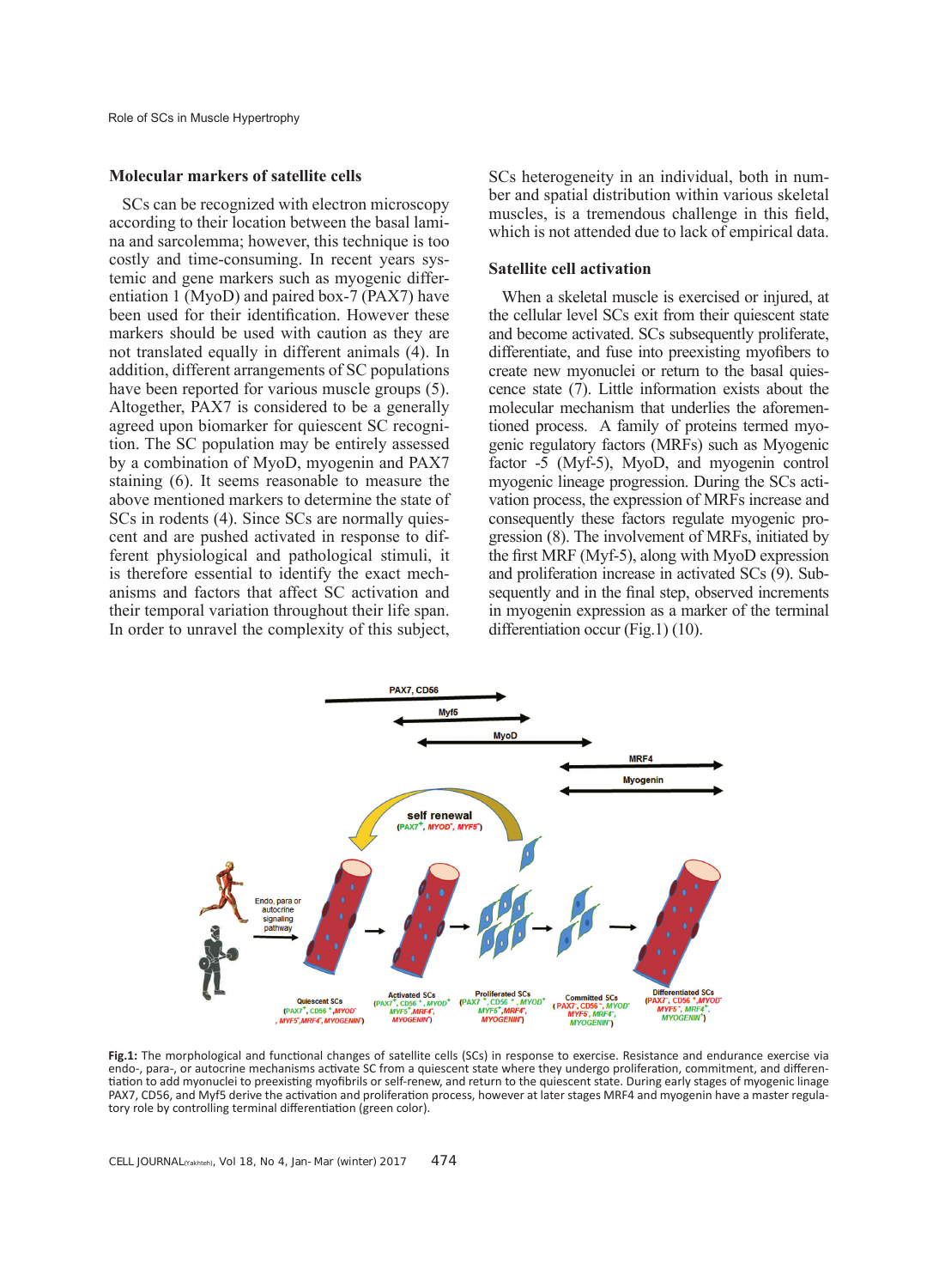Concomitant expressions of MyoD and PAX7 are well recognized as an SCs activation index (10, 11), whereas in the absence of PAX7 and PAX3, Myf-5 is solely capable of myogenin activation resulting in myogenic differentiation. However, these SCs have no normal proliferation capacity and undergo apoptosis (11) which demonstrates the importance of PAX7 roles in normal SC behavior and skeletal muscle regeneration (12). In summary, SCs in response to different types of stimuli or under the control of MRFs can be activated, proliferated, differentiated, and ultimately participate in muscle regeneration. In the absence of MRFs, however, different steps in the SC life span can be blocked or inhibited.

#### **Regulation of satellite cell activation**

SCs are mitotically quiescent and their state is altered in response to a variety of physiologic and pathologic stimuli such as denervation (13), aging (14-16), sarcopenia (17), muscle burns (18), caloric restriction (19), and exercise (16, 20-22). Physiological activators such as exercise (15), mechanical stretches (14, 23), and aging (24-26), as well as pathologic conditions such as Duchenne muscular dystrophy (2, 27) and irradiation (24, 28) affect SC quiescence, their numbers, activation, and differentiation states through multiple signaling pathways. Regulatory factors of their behavior include elements present in their immediate microenvironment or the so-called niche that encompasses the structural elements, myofibers (29-31), local (auto- and paracrine) factors secreted by interstitial cells, microvasculatures, neuromuscular junctions, immune cells (32), and systemic factors such as insulin-like growth factor-1 (IGF-I) and hepatocyte growth factor (HGF), the latter has recently been reported to play a triggering role in SC activation (33-35). Nitric oxide (NO) is also involved in SCs activation as mechanical stretching increases NO levels (14).

#### **Satellite cell involvement in muscle hypertrophy**

It is suggested that SC addition to skeletal muscle fibers positively promotes muscle hypertrophy (36). Muscle hypertrophy, an increase in the size of skeletal muscle fiber, which occurs in sports and strength training is a complex process affected through multiple sites and stimulatory/inhibitory factors such as neuromuscular junctions, endocrine molecules and myogenic regulatory genes, the net effect of all determines the gain in muscle mass. It has been reported that myonuclei have inhibitory "ceiling" or "restrictive" effects on myofiber hypertrophy (37). According to the nuclear domain theory, an increase in skeletal muscle myonuclei only occurs simultaneously with a substantial increment in the myofiber cross-sectional area (38- 41). The nuclear domain theory states that nuclear complement occurs in the early juvenile nuclei growth through an increase in domain size (33). This theory implies that alterations in myonuclei number occur by at least two mechanisms: the addition of myonuclei through SCs during hypertrophy and a decline in myonuclei number in apoptosis and/or necrosis during atrophy of muscle fibers (41). SC-mediated myonuclear addition sustains muscle growth (37, 42) when myonuclear domain peaks at  $\sim$  2000  $\mu$ m<sup>2</sup> per nuclei (37, 39, 42).

SC content and muscle mass decline with aging, however both old and young individual's SCs appeared to have a similar response to exercise (43). Interestingly, this response was gender dependent, as an SC-induced hypertrophic response to resistance training (RT) was distinctly higher in male volunteers (44). Some studies revealed that an increase in SC content after RT only happened in young male volunteers (42, 44).

Myostatin is expressed in SCs and myoblasts, as one of the most potential inhibitory growth factors of muscle hypertrophy (33). Myostatin suppresses MyoD and increases SCs self-renewal capacity thus maintaining SCs in the quiescent state (27). Although myostatin inhibition induces muscle hypertrophy, this process seems to be SC-independent (45). Muscle hypertrophy and remodeling are complicated processes, hence it has been suggested that SCs play a pivotal role in this procedure. Its relative role and life-long importance in physiological states (i.e., gender, aging, endurance, and RT) and in pathologic conditions (i.e., Duchene muscular dystrophy and cachexia) need additional investigation.

## **Satellite cell involvement in skeletal muscle regeneration**

The process of muscle regeneration consists of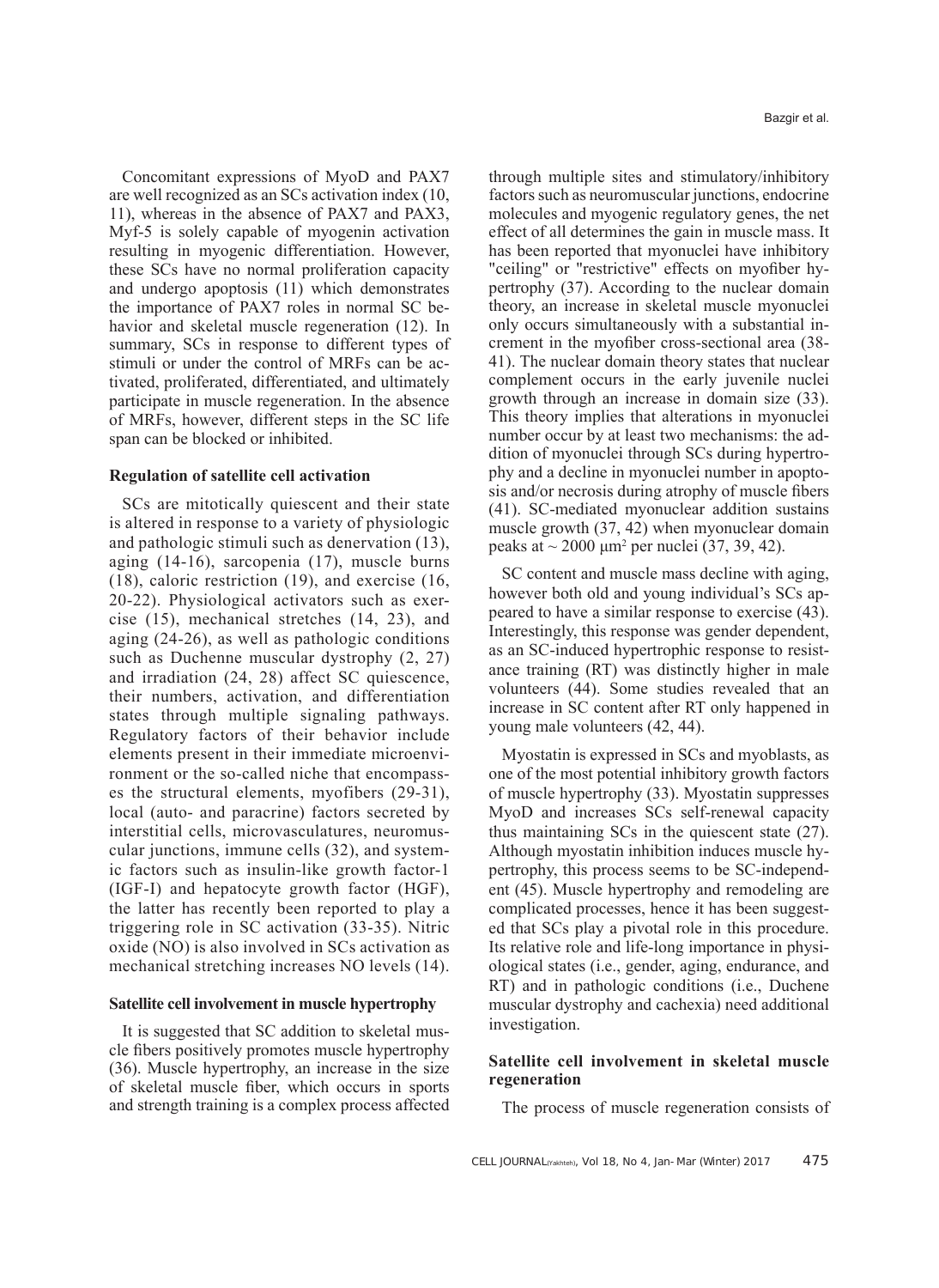three phases: distraction, repair, and remodeling. Each step is controlled by multiple endo-, para-, and autocrine regulatory factors. However, SCs appear to be the main candidates that play an essential role in the muscle regeneration process, especially in the latter two phases of repair and remodeling (30).

According to Collins et al. (46), quiescent mice SCs grafted to a mice model of dystrophic muscles served operationally both in producing functional SCs and contributing to muscle fiber regeneration. However, rodent and human skeletal muscles host SCs that possess different features. First, there exist various amounts of SCs in human and rodent skeletal muscles. Second, the muscle regeneration capacity of mouse SCs seems independent from their niche. Quiescent isolated mouse SCs are capable of taking part in muscle regeneration to functionally increase the SCs pool of dystrophic muscles in mice (4, 46). However, due to ethical considerations and difficulties in obtaining sufficient SCs for grafts and limitations in tracing transplanted SCs, an evidenced-based comparison is practically impossible and remains a highly challenging technique for future human randomized controlled trials. Retrieval of SCs from human skeletal muscles is currently impractical for as soon as the SCs are isolated, they face a new *in vitro* niche where they are suddenly exposed to high oxygen. This particular environment suites their path towards differentiation (47). It is therefore a necessity to comprehensively identify the life span of human SCs and recognize modulatory factors that affect their state and fate.

Negative and positive activators of SCs include macrophages (48, 49), microvasculature (50), neuromuscular junctions (51), smooth muscle cells, fibroblasts (52), and muscle fibers (29, 31). Various activators can affect the SC life cycle and their capacity to participate in muscle regeneration. A substantial bulk of evidence indicates that growth factors such as IGF-1 (53), leukemia inhibitory factor (LIF) (54), HGF and endogenous fibroblast growth factor (FGF) (55) increase myoblast induced muscle regeneration in humans and mice (56). However, growth factor isoforms have different effects. In contrast to IGF-1 (16), IGF-6 has

either no (18) effect or a suppressing effect (20) on SC induced muscle regeneration.

Our current understanding about changes in SCs differentiation within a skeletal muscle is poor, especially with exercise influences. Carlson (57) have reported that newly formed myofibrils can readily be distinguished by their small calibers and centrally located myonuclei in the early stages of muscle differentiation. However, they observed that late stages of muscle differentiation were morphologically and functionally indistinguishable from other myofibrils. Altogether, alterations in structural elements of a niche (i.e., basal lamina and myofibril), local and systemically secreted factors could affect SC activation, proliferation, terminal differentiation, and their involvement in muscle regeneration.

## **Exercise and satellite cell activation**

Since the discovery of SCs in 1961 by Mauro (1), we have increased our understanding of the mechanisms of SCs activation and their final fate. Solid evidence shows that SCs decrease with increased age and during pathologic conditions such as muscle dystrophy (58). It has clearly been demonstrated that increased muscle activity augments SC proliferation (15) whereas muscle inactivity decreases SCs proliferation (22).

Exercise and training can easily be undertaken and its parameters manipulated, hence this can be a natural, non-pharmacologic, promising route of intervention in regenerative medicine. Although exercise, as a physiologic stressor, could potentially exert modulatory effects during different stages of the SC life cycle, inconsistent reports exist on responses to different modes of exercise. Different exercise parameters (i.e., frequency, intensity, duration, and type/mode of exercise) should be taken into consideration when evaluating exercise-induced SC changes. As seen in Table 1, different exercise interventions can modulate SC activation in various ways (12). However, determining the exact volume, duration, and threshold of exercise training for optimal activation of SC in subjects at different physical fitness levels, ages, and gender is currently extremely difficult, if possible.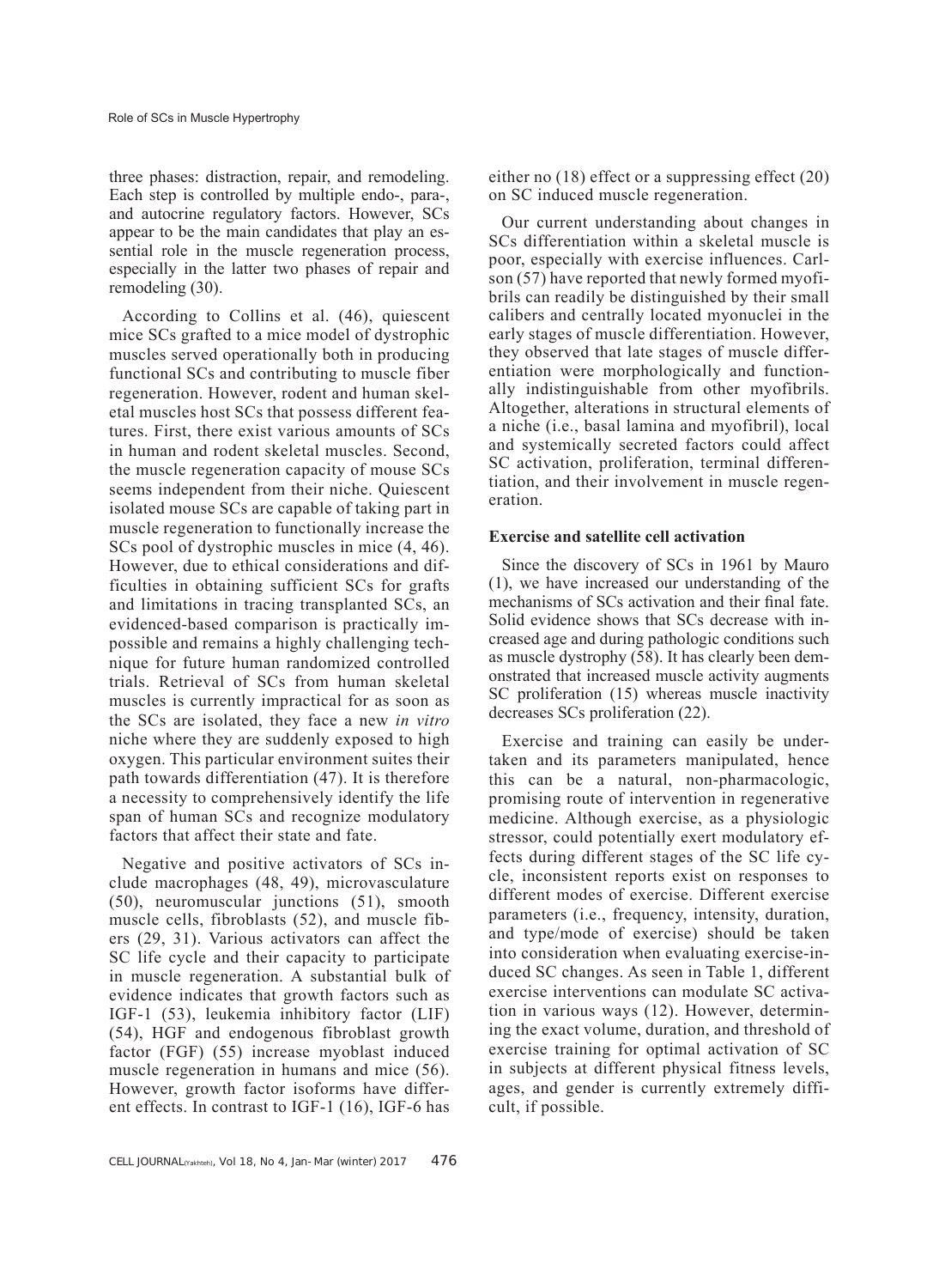#### **Satellite cell response to endurance exercise**

SCs activate from their quiescent state in response to events, such as micro-injuries that follow exercise. Inconsistencies and variations in SC content and activity after endurance training as reported in the literature can be attributed to differences in intensity, duration, and frequency of the administered exercise and/or to some extent to incompatible muscles studied. Time and intensity of exercise are important contributing factors in SCs activation. An increase in SC content has been reported after 40 to 155 minutes of moderate to high intensity endurance exercises (21, 59, 60), whereas a similar change after 30 minutes of low intensity exercise was not observed (61). This finding has implied that the intensity of the exercise is an important factor in SC activation and supports SC engagement in muscle regeneration (12). Similarly, Kurosaka et al. (62) have confirmed that increased in SC content depended upon the intensity rather than the duration of exercise.

On the other hand, various muscle groups and types react differently to exercise interventions. Smith et al. have stated that rat SC content did not increase following one week of running on a treadmill for 30 minutes per day (61). In contrast, Parise et al. (21) reported a significant increase in SC number and activation in mice two and four days after they ran on a treadmill. Of note, Smith et al. (61) studied the soleus whereas Parise et al. (21) studied the anterior tibialis muscle, the former known to be mainly a slow type muscle (63). Type I fibers have more SCs than type II fibers and hence a lesser adaptive potential (12). Finally, the type of muscle contraction can modulate SCs response to exercise. Mangan et al. (59) have reported increased numbers of SCs 72 hours after rats engaged in 90 minutes of -13.5˚ non-fatiguing eccentric running on a motorized treadmill. In a study by Eksteen (64), well-trained runners completed 10 sessions of a high intensity running protocol during a 4-week downhill (-6˚) and uphill  $(+15^{\degree})$  running period. They were the first to report an SC proliferation response in the vastus lateralis (VL) muscle marked by increased CD56 (138%) and M-cadherin (123%). In that study both uphill and downhill running significantly increased SC terminal differentiation as interpreted by a remarkable 56% (uphill) and 60% (downhill) increase in

myogenin.

A limited number of studies regarded the effects of long-term endurance training (ET) on SCs (Table 1). Some animal studies reported an increase in SCs number and activation following 6-13 weeks of moderate to high intensity ET in young (65-67) and old (61, 67) rats.

Recently Fry et al. (65) and Joanisse et al. (66) reported an increase in SC activation following high and low intensity ET, respectively. In one study Snijders et al. (67) demonstrated that six months of moderate intensity ET intervention (75% baseline  $VO<sub>2</sub>$  max) insignificantly affected the SC pool in obese diabetic subjects. However, since participants were obese diabetic patients under drug therapy, their training consisted of a combination of walking, skiing, and bicycle ergometer intervention, which made it unreasonable to compare the results.

#### **Satellite cell response to resistance exercise in humans**

Short-term SC response to resistance exercise (RE) is frequently studied by applying eccentric RE (ECC-RE) on the superficial and accessible VL muscle with an isokinetic dynamometer in a training regime which induces relatively maximum muscle micro-injuries (68-73). A comparison of ECC-RE and electrical stimulation in 8 young men has shown that electrical stimulation resulted in a higher increase in myogenin 24 hours after exercise. However, the study showed similar CD56 and PAX7 increments at 24, 96, and 192 hours following electrical stimulation than maximum ECC-RE (74).

Exercise intensity is believed to be one of the most detrimental functional factors that modify SCs response to RE. There are ample findings in support of the effectiveness of moderate to high intensity RE, either alone (68, 72, 73, 75-80) or combined with sport supplements (81, 82) on SC activation. The minimal threshold of RE intensity for SCs activation remains unidentified. A few evidences have demonstrated that even low intensity RE could stimulate SCs activation (75).

Recently, low intensity RE [20-30% one repetition maximum (1 RM)] with blood flow restriction (BFR) has gained increasing interest because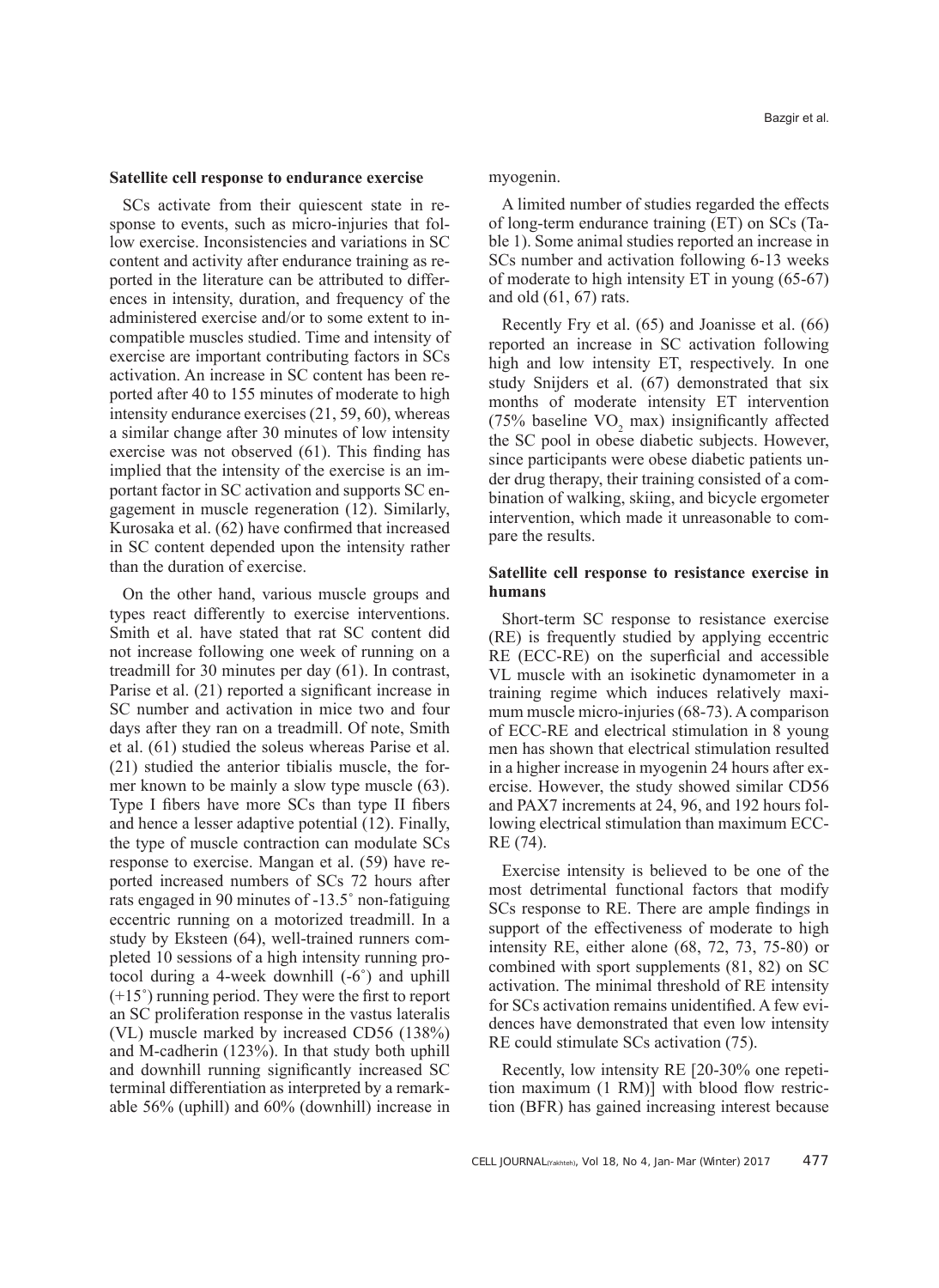of their ability to increase SCs activation (83, 84). Wernbom et al. (84) observed an increase in SCs response to low intensity RE (30% 1 RM) both with and without BFR. However, as study subjects performed BFR+RE with one leg followed by RE alone with the opposite leg (a 10-minute lapse between two), the cross-transfer effects impact of this exercise protocol at the systemic level might have influenced and biased the results.

Alongside intensity, there exist other decisive factors in training such as exercise volume. It can be asserted that as with other modalities of exercises, an undetermined threshold exists for volume of the RE mode beyond which RE intervention induces SCs activation. A few researches have observed SC activation due to 70 to 300 repetitions of RE (68, 70, 73, 77, 78, 83, 85, 86) (Table 1). Paulsen et al. (85) demonstrated by florescent microscopy and multiple labeling that 70 repetitions of eccentric elbow flexion (one round) resulted in SC activation, proliferation, and consequent terminal differentiation (myoblast fusion). The acute SC response to short-term RE was observed to occur 24 hours following exercise according to O'Reily et al. (72) who failed to report CD56 positive SCs 4 hours following knee extensor muscle ECC-RE. Instead, they observed elevations in SC numbers of 147% (1 day), 138% (3 days), and 118% (5 days) after exercise. Similar results by Mackey et al. (87) confirmed that a 24-hour period was required for SC response to exercise.

 Crameri et al. (68) observed an increase in CD56 positive SC two days after a one-bout knee ECC muscle contraction  $(3 \text{ sets} \times 70 \text{ repetitions})$ , which persisted up to 8 days following the exercise. This was one of the longest follow-up studies registered. The authors reported a 146-192% increase in SC during the 2- to 8-day exercise period in young men. However, shorter periods of time were not investigated due to limitations in sample size. The short-term response of SC to RE in young and old volunteers investigated by Dreyer et al. (78) showed an increase in SCs numbers, both in young (141%) and old (51%) subjects 24 hours after maximal knee extensor muscle ECC-RE (92 repetitions).

Taken together, it appears that one bout of moderate to high intensity RE upregulates SC activation markers (CD56, PAX7, MyoD) in young and adult subjects. It seems that a complete SC response to RE exercise takes place 72-96 hours following exercise bouts, where SC number peaks at its highest value (68, 72, 85, 87, 88). Most studies analyzed SC responses in young volunteers after ECC-RE session(s), yet have not thoroughly investigated other possible confounding factors such as gender and exercise attributes (intensity, frequency, and duration). These seem to be as promising research venues in the future (59, 89-91). It is believed that long-term systematic exercise training interventions can induce distinctive and positive effects on both muscle structure and function.

## **Satellite cell response to resistance training**

A number of published studies researched the effects of long-term RT on SCs. A few reported that 6-20 weeks of RT protocol per se (37, 43, 44, 79, 89, 92, 93) or along with sport supplements (94- 100) increase SCs content and activation (Table 1). The duration of RT administered ranged from 30-64 sessions of moderate to high intensity RT (60-80% 1 RM). Bellamy et al. (95) investigated the effects of 16 weeks (64 sessions) whole body high intensity RT (75-80% 1 RM) with whey protein on SC behaviors. They reported that their training regime induced a 47% increase in posttraining SCs content (95).

## **Satellite cell response to long-term resistance versus endurance training**

Few comparative studies investigated SCs response to long-term RT and ET. Verney et al. (98) observed a similar increase in SC content in the deltoid and VL muscles after 14 weeks of resistance and ET in the same subjects. However, due to different muscle fiber type compositions, the rationale for a direct comparison was missing. Burd et al. (75) compared the effects of three RT intensities (90% 1 RM to failure, 30% 1 RM to failure, and 30% work load match with 90% 1 RM) on SC state and reported that PAX7+ SCs increased in all three groups, whereas MyoD and myogenin only enhanced in the 30% 1RM to failure group. The authors suggested that low intensity high volume RT was a more potent anabolic stimuli than high intensity low volume RT. These findings have suggested that an optimal training volume threshold ex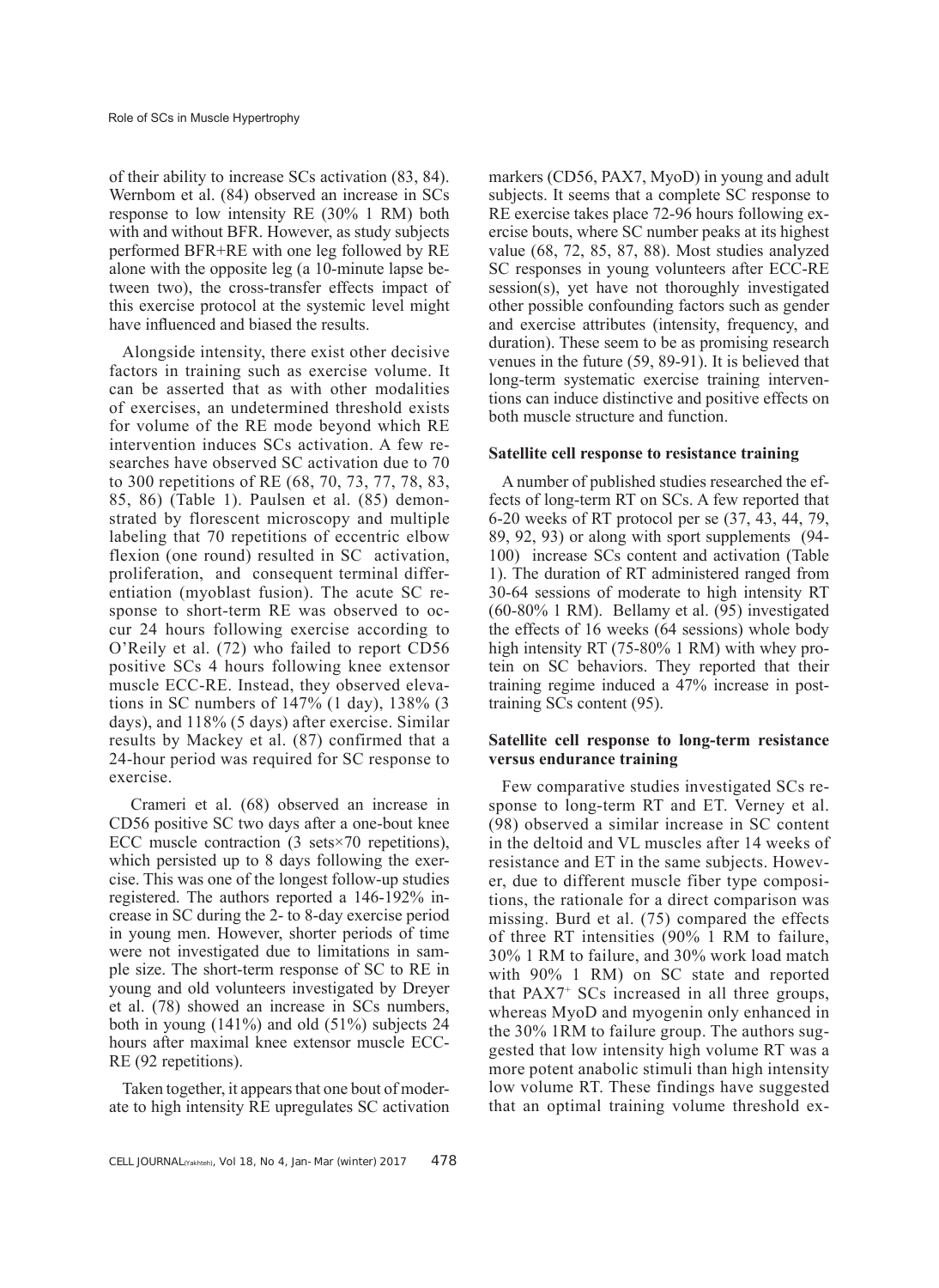ists. As such, fatigue is a significant stimulus for activation, proliferation, and terminal differentiation of SCs. Of note, simultaneous RT and ET increases SC numbers with subsequent enhancement of muscle mass and myonuclei (37, 43, 99). However, endurance exercise could neither increase satellite cell content (100, 101) nor myonuclei addition to preexisting host myofibers (37, 42, 102).

SCs activation may induce improvement in the muscle regeneration process by SC self-renewal. At least to a certain extent, regulation of muscle mass growth is independent of exercise-induced satellite cell myonuclei donation. This concept is important in exercise prescription for elder patients who suffer from skeletal muscle weaknesses (i.e., aging sarcopenia and other pathologic conditions) where muscle mass growth and function have special priority.

It appears that myofiber type-related differences exist in SC response to exercise. Although a few evidences demonstrate that types I and II myofibers have the same SC content (77, 103), numerous studies reveal that type I fibers possess a greater resting SC number in rodents (26, 102, 104) and humans (26, 93, 102, 104). A few investigations have compared responses of types I and II myofiber SCs to exercise. Some human studies showed no type-related differences in SC content in young subjects (24, 25, 67). In response to training, the number of type II myofiber SCs increased, yet type I showed no increase (93, 102). This process seems reasonable as type II have a greater contribution to muscle mass (hypertrophy) and higher responsiveness to RT. However, this proposed assumption needs future clarification.

The mechanisms of exercise induced SCs activation are not completely identified. However, the early view towards the effects of exercise on SCs activation is that exercise induces micro-damage, wear, and tear in skeletal muscle tissue, where compensatory inflammatory responses follow and lead to SCs activation. However, recent data have shown activation of SCs after a non-damaging low intensity exercise (75).

Exercise, as a potent stimulus, can alter endo-, para-, and autocrine regulators of SCs behavior (Fig.1). It is well known that exercise increases systemic levels of SCs that control cytokines

(87, 105), endocrine hormones (106, 107), and growth factors (107, 108). Paracrine factors arise from microvasculature (109) and neuromuscular structures. Finally, different types of exercise (especially eccentric contractions) can impose mechanical strain and sarcolemma damage (110) as important mediators of niche and SCs activities. Alongside these mechanisms exercise may affect negative regulators of SCs behavior, including myostatin and transforming growth factor-beta (TGF-β) (107, 111, 112). Exercise is reported to halt myostatin inhibitory effects on SCs behaviors (113, 114). However, detailed mechanisms of how exercise affects SCs behaviors need more research.

SCs are activated even after short-term exercise, but increases in SC numbers only occur after longterm RT or ET (12). Further research is needed to clarify the exact distinctive and interactive role of exercise and SC regulatory factors in order to highlight mechanism(s) involved in skeletal muscle adaptation to exercise during different physiological and pathological (muscle dystrophy, cachexia, etc.) conditions.

There are no documented human SC studies in Iran (115). However, a few studies have applied skeletal muscle stem cell for differentiation into adult cardiomyocytes (116-118). Sharifiaghdas et al. (119) extracted skeletal muscle stem cells derived from patients' rectus abdominis muscles. They successfully produced multinuclear myotube in culture and employed them to treat senile dysfunctional external sphincter muscles. As a weak point of this study, the authors did not report the patients' ages. Salesi et al. (120) documented the effect of 8 weeks of moderate endurance exercise  $(70-80\% \text{ VO}_2 \text{ max})$  along with a estrogen supplement on SCs in ovariectomized rats. They have observed a 1.5-fold increase in SC numbers as in the 8-week exercise-only group, assessed by the CD56 marker, whereas estrogen supplement per se and when accompanied with exercise, resulted in 73.9 and 68% decrease in SC numbers, respectively. Muscle samples were taken from the soleus muscle, a predominantly slow muscle which possesses greater resting SC levels and is less responsive to training compared to fast muscles (17). It is therefore reasonable to assess different myofiber isoforms for better evaluation of SC response to different exercise modalities.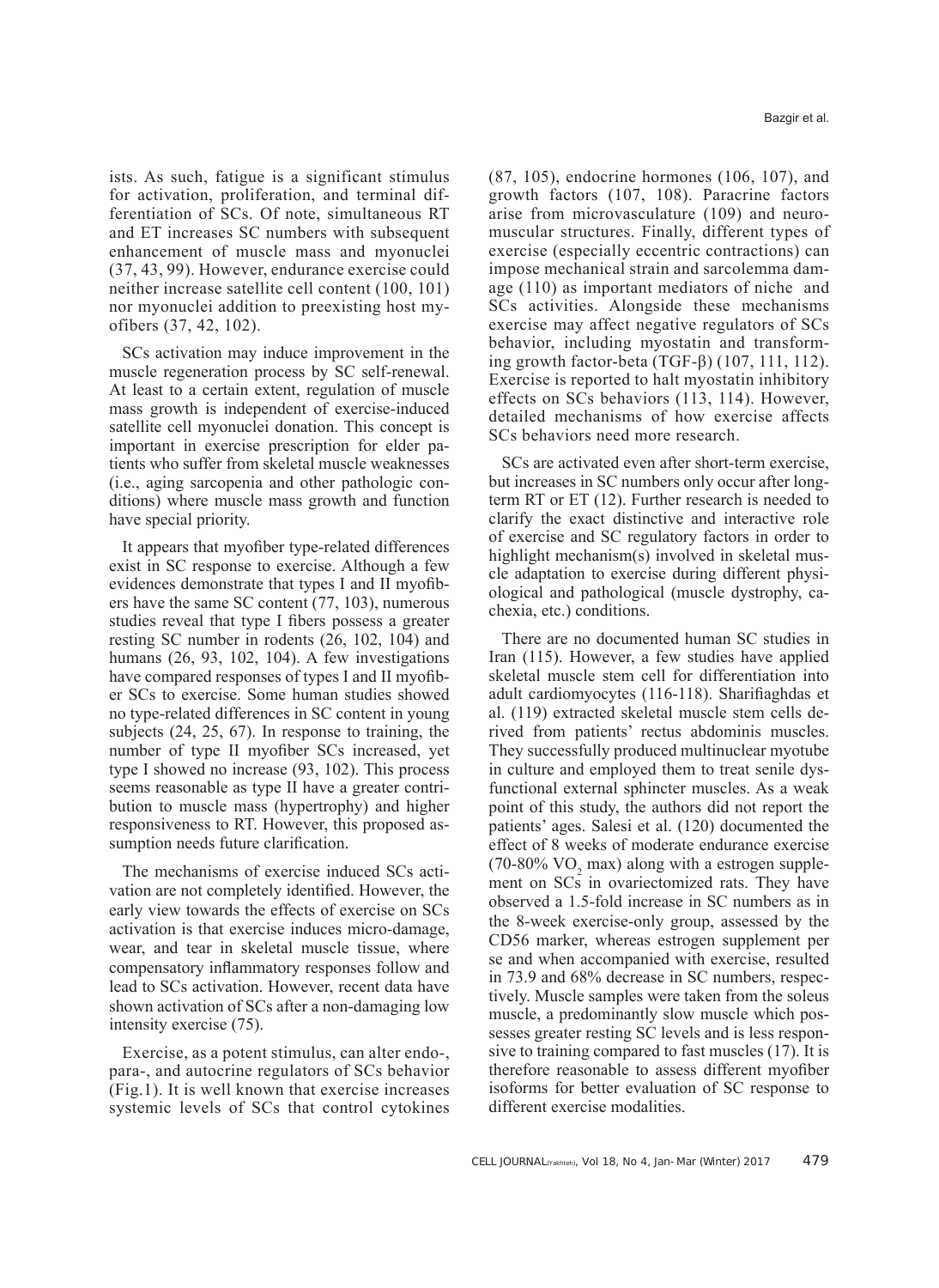Khadivi-Borujeny et al. (121) measured a few SC modulatory factors: myostatin, TGF-β, and FGF-2 after 8 weeks of low load RT (30% of body weight). They observed a significant decrease in myostatin, increased FGF-2, and no change in TGF-β. The authors did not directly measure the SC markers. Hence it is difficult to draw a conclusion about effectiveness of an RE regime in the SC life cycle. Moreover, they did not report the animals' weights at the end of 8-week RE program. Assay limitations in measuring animal percent body fat was asserted as a weakness of the study

according to the authors.

A review article by Jamalpoor et al. (122) concluded that acquisition of theoretical and empirical skills to obtain SCs, activate, proliferate, and differentiate into adult myofibers and ultimately into 3-D skeletal muscle substitutes are amongst many research areas that may repair muscle loss and injuries. The use of SCs, not only in muscle repair and regeneration, but also in advancing athletes' and soldiers' skeletal muscle powers beyond current biological limitations is envisioned as a future goal.

| Table 1: The effects of various short- and long-term exercises/interventions on SC activation |                            |                                 |                                |
|-----------------------------------------------------------------------------------------------|----------------------------|---------------------------------|--------------------------------|
| Mode of intervention                                                                          |                            | <b>Effects on SC activation</b> | <b>References</b>              |
| Resistance exercise (RE)                                                                      | ${\rm ST}$                 | $\uparrow$                      | $(73, 75-82, 88, 114, 115)$    |
|                                                                                               | LT                         | $\uparrow$                      | $(32, 38, 39, 92, 95-97, 116)$ |
| Endurance exercise                                                                            | ${\rm ST}$                 | $\leftrightarrow \uparrow$      | (59, 117, 118)                 |
|                                                                                               | LT                         | $\leftrightarrow \uparrow$      | $(68-70, 79, 115, 116)$        |
| Supplements and exercise                                                                      | ${\rm ST}$                 | $\leftrightarrow$ ↑             | (84, 85, 118, 119)             |
|                                                                                               | LT                         | $\uparrow \leftrightarrow$      | $(84, 98-100, 119)$            |
| Sprint exercise                                                                               | <b>ST</b>                  | $\overline{?}$                  |                                |
|                                                                                               | LT                         | $\uparrow$                      | (66)                           |
| Concurrent exercise                                                                           | <b>ST</b>                  | $\downarrow\uparrow$            | $(98, 123 - 125)$              |
|                                                                                               | LT                         | $\overline{?}$                  |                                |
| <b>HIIT</b>                                                                                   | <b>ST</b>                  | $\uparrow$                      | (76, 126)                      |
|                                                                                               | $\mathop{\rm LT}\nolimits$ | $\overline{?}$                  |                                |
| <b>BFRE</b>                                                                                   |                            | $\uparrow$                      | (83, 84)                       |
| Electrical stimulation                                                                        |                            | ↑                               | (74)                           |
| Irradiation                                                                                   |                            |                                 | (28, 39)                       |
| Drug and exercise                                                                             |                            |                                 | (71)                           |

ST; Short-term, LT; Long-term, SC; Satellite cell, HIIT; High intensity interval training, BFRE; Blood flow restriction exercise,  $\downarrow$ ; Decrease,  $\leftrightarrow$ ; Unchanged,  $\uparrow$ ; Increase, and ?; Undetermined.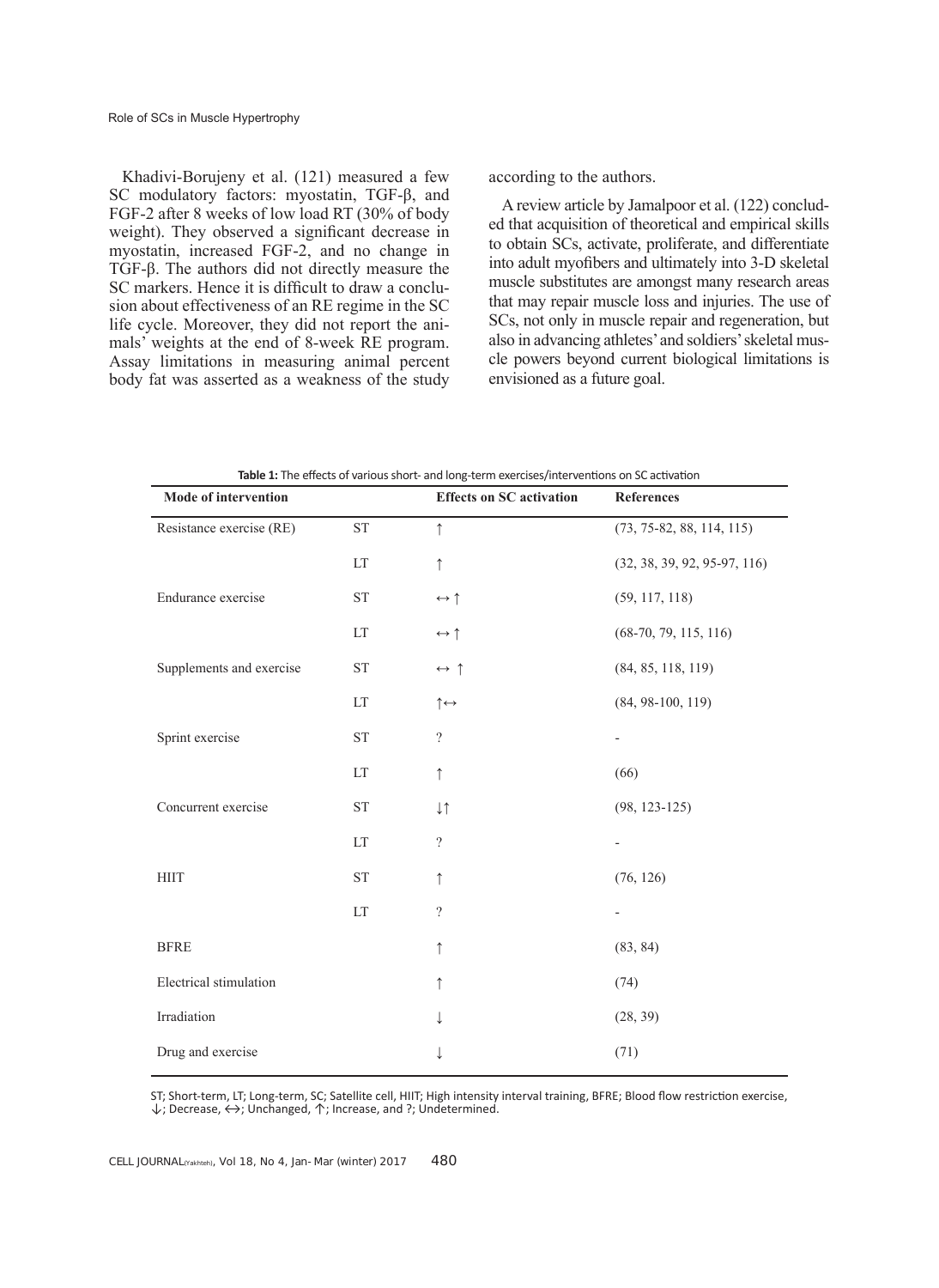# Conclusion

SCs are the most important skeletal muscle resident stem cell that are known to reduce in numbers with aging, sarcopenia, and diseases such as muscle dystrophy. In contrast, physiological stimuli such as RT and ET and muscle micro-injuries that follow will initiate positive compensatory adaptations either by an increase in SC number or by suppression of the aging-dependent reduction in SC content. Exercise mode, volume, intensity and duration is to be optimized in order to activate, proliferate, and differentiate SCs. These are considered hot topics in the stem cell and exercise research arena. Some studies suggest that exercise intensity is the most important factor that determines SC activation, whereas others claim it is the volume that plays an essential role. Taken together, a determining optimum threshold of various exercise protocols for SCs stimulation is a research venue that needs further elucidation. Comprehensive, multicenter, inter-racial studies are necessary; to focus on SC modulator factors (e.g. age, gender and fitness levels of participants) where data comparison make human interventions possible.

## Acknowledgments

This research was supported by the Exercise Physiology Research Center of Baqiyatallah (pbuh) University of Medical Sciences as grant no. 340/31/6651 and Royan Institute for Reproductive Medicine. The authors declare no conflicts of interest.

## References

- 1. Mauro A. Satellite cell of skeletal muscle fibers. J Biophys Biochem Cytol. 1961; 9(2): 493-495.
- Morgan JE, Zammit PS. Direct effects of the pathogenic mutation on satellite cell function in muscular dystrophy. Exp Cell Res. 2010; 316(18): 3100-3108.
- 3. Schultz E, Gibson MC, Champion T. Satellite cells are mitotically quiescent in mature mouse muscle: an EM and radioautographic study. J Exp Zool. 1978; 206(3): 451- 456.
- 4. Boldrin L, Muntoni F, Morgan JE. Are human and mouse satellite cells really the same? J Histochem Cytochem. 2010; 58(11): 941-955.
- 5. Ono Y, Boldrin L, Knopp P, Morgan JE, Zammit PS. Muscle satellite cells are a functionally heterogeneous population in both somite-derived and branchiomeric muscles. Dev Biol. 2009; 337(1): 29-41.
- 6. Schultz E, Chamberlain C, McCormick KM, Mozdziak PE. Satellite cells express distinct patterns of myogenic proteins in immature skeletal muscle. Dev Dyn. 2006; 235(12): 3230-3209.
- 7. Dhawan J, Rando TA. Stem cells in postnatal myogenesis: molecular mechanisms of satellite cell quiescence,

activation and replenishment. Trends Cell Biol. 2005; 15(12): 666-673.

- 8. Sabourin LA, Rudnicki MA. The molecular regulation of myogenesis. Clin Genet. 2000; 57(1): 16-25.
- 9. Zammit PS, Heslop L, Hudon V, Rosenblatt JD, Tajbakhsh S, Buckingham ME, et al. Kinetics of myoblast proliferation show that resident satellite cells are competent to fully regenerate skeletal muscle fibers. Exp Cell Res. 2002; 281(1): 39-49.
- 10. Cornelison DDW, Wold BJ. Single-cell analysis of regulatory gene expression in quiescent and activated mouse skeletal muscle satellite cells. Dev Biol. 1997; 191(2): 270-283.
- 11. Relaix F, Montarras D, Zaffran S, Gayraud-Morel B, Rocancourt D, Tajbakhsh S, et al. Pax3 and Pax7 have distinct and overlapping functions in adult muscle progenitor cells. J Cell Biol. 2006; 172(1): 91-102.
- 12. Martin NRW, Lewis MP. Satellite cell activation and number following acute and chronic exercise: a mini review. Cell Mol Exerc Physiol. 2012; 1(1): e3.
- 13. Wozniak AC, Kong J, Bock E, Pilipowicz O, Anderson JE. Signaling satellite cell activation in skeletal muscle: markers, models, stretch, and potential alternate pathways. Muscle Nerve. 2005; 31(3): 283-300.
- 14. Wozniak AC, Pilipowicz O, Yablonka-Reuveni Z, Greenway S, Craven S, Scott E, et al. C-Met expression and mechanical activation of satellite cells on cultured muscle fibers. J Histochem Cytochem. 2003; 51(11): 1437-1445.
- 15. Darr KC, Schultz E. Exercise-induced satellite cell activation in growing and mature skeletal muscle. J Appl Physiol. 1987; 63(5): 1816-1821.
- 16. Neuhaus P, Oustanina S, Loch T, Krüger M, Bober E, Dono R, et al. Reduced mobility of fibroblast growth factor (FGF)-deficient myoblasts might contribute to dystrophic changes in the musculature of FGF2/FGF6/mdx triplemutant mice. Mol Cell Biol. 2003; 23(17): 6037-6048.
- 17. Bankol LC, Feasson L, Ponsot E, Kadi F. Fibre type specific satellite cell content in two models of muscle diseases. Histopathology. 2013; 63(6): 826-832.
- 18. Fiore F, Sébille A, Birnbaum D. Skeletal muscle regeneration is not impaired in mutant mice. Biochem Biophys Res Commun. 2000; 272(1): 138-143.
- 19. Cerletti M, Jang YC, Finley LW, Haigis MC, Wagers AJ. Short-term calorie restriction enhances skeletal muscle stem cell function. Cell Stem Cell. 2012; 10(5): 515-519.
- 20. Floss T, Arnold HH, Braun T. A role for FGF-6 in skeletal muscle regeneration. Genes Dev. 1997; 11(16): 2040- 2051.
- 21. Parise G, McKinnell IW, Rudnicki MA. Muscle satellite cell and atypical myogenic progenitor response following exercise. Muscle Nerve. 2008; 37(5): 611-619.
- 22. Schultz E. A quantitative study of satellite cells in regenerated soleus and extensor digitorum longus muscles. Anat Rec. 1984; 208(4): 501-506.
- 23. Tatsumi R, Hattori A, Ikeuchi Y, Anderson JE, Allen RE. Release of hepatocyte growth factor from mechanically stretched skeletal muscle satellite cells and role of pH and nitric oxide. Mol Biol Cell. 2002; 13(8): 2909-2918.
- 24. Verdijk LB, Koopman R, Schaart G, Meijer K, Savelberg HHCM, van Loon LJC. Satellite cell content is specifically reduced in type II skeletal muscle fibers in the elderly. Am J Physiol Endocrinol Metab. 2007; 292(1): E151-157.
- 25. Verdijk LB, Dirks ML, Snijders T, Prompers JJ, Beelen M, Jonkers RAM, et al. Reduced satellite cell numbers with spinal cord injury and aging in humans. Med Sci Sports Exerc. 2012; 44(12): 2322-2330.
- 26. Shefer G, Van de Mark DP, Richardson JB, Yablonka-Reuveni Z. Satellite-cell pool size does matter: defining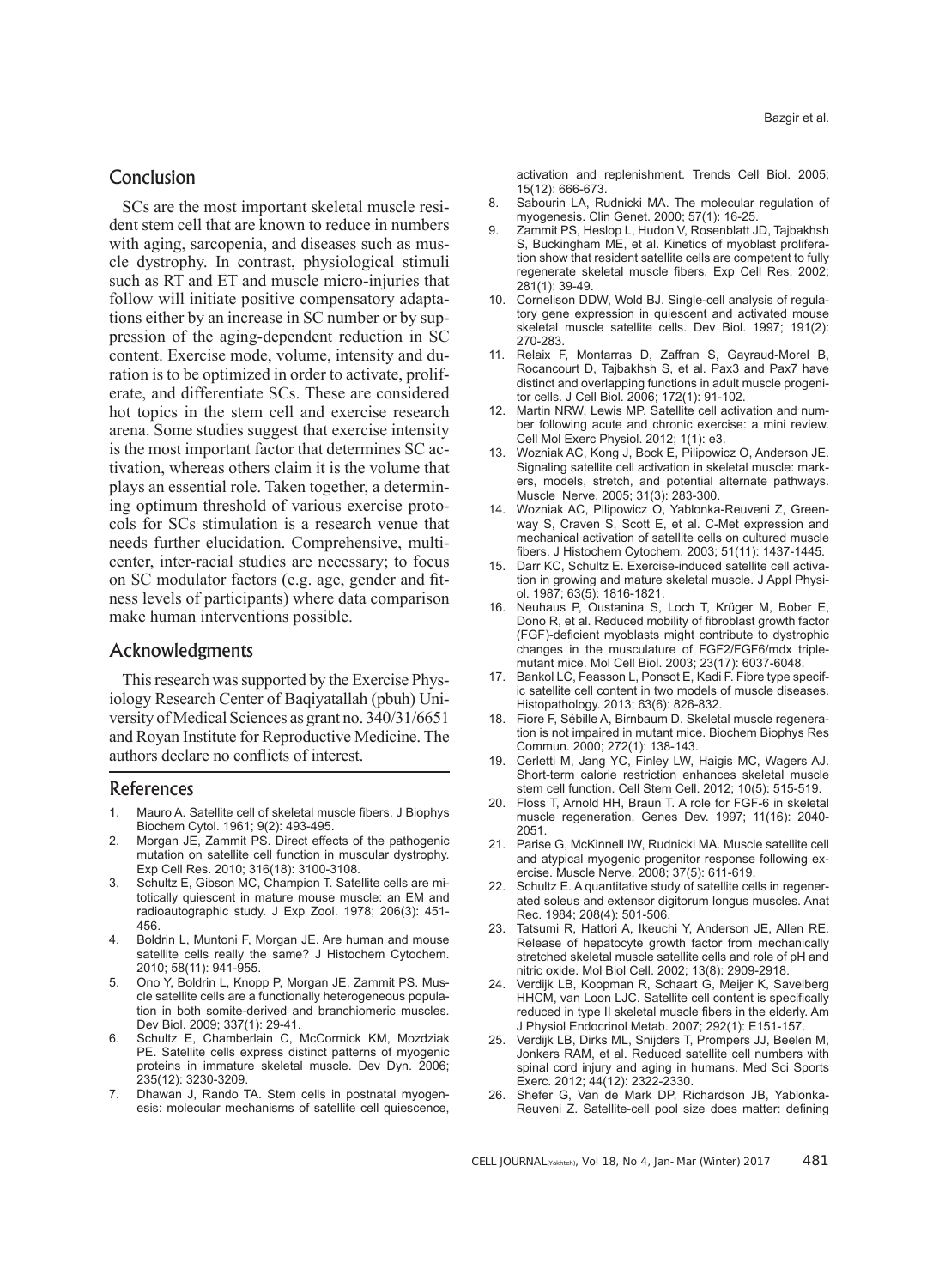the myogenic potency of aging skeletal muscle. Dev Biol. 2006; 294(1): 50-66.

- 27. Shi X, Garry DJ. Muscle stem cells in development, regeneration, and disease. Genes Dev. 2006; 20(13): 1692- 1708.
- 28. Mozdziak PE, Schultz E, Cassens RG. The effect of in vivo and in vitro irradiation (25 Gy) on the subsequent in vitro growth of satellite cells. Cell Tissue Res. 1996; 283(2): 203-208.
- 29. Brack AS, Rando TA. Intrinsic changes and extrinsic influences of myogenic stem cell function during aging. Stem Cell Rev. 2007; 3(3): 226-237.
- 30. Brack AS, Conboy MJ, Roy S, Lee M, Kuo CJ, Keller C, et al. Increased Wnt signaling during aging alters muscle stem cell fate and increases fibrosis. Science. 2007; 317(5839): 807-810.
- 31. Conboy MJ, Karasov AO, Rando TA. High incidence of non-random template strand segregation and asymmetric fate determination in dividing stem cells and their progeny. PLoS Biol. 2007; 5(5): e102.
- 32. Gopinath SD, Rando TA. Stem cell review series: aging of the skeletal muscle stem cell niche. Aging Cell. 2008; 7(4): 590-598.
- 33. Ten Broek RW, Grefte S, Von den Hoff JW. Regulatory factors and cell populations involved in skeletal muscle regeneration. J Cell Physiol. 2010; 224(1): 7-16.
- 34. Tatsumi R, Anderson JE, Nevoret CJ, Halevy O, Allen RE. HGF/SF is present in normal adult skeletal muscle and is capable of activating satellite cells. Dev Biol. 1998; 194(1): 114-128.
- 35. Anderson J, Pilipowicz O. Activation of muscle satellite cells in single-fiber cultures. Nitric Oxide. 2002; 7(1): 36-41.
- 36. Phillips SM. A brief review of critical processes in exercise-induced muscular hypertrophy. Sports Med. 2014; 44 Suppl 1: S71-77.
- 37. Petrella JK, Kim JS, Mayhew DL, Cross JM, Bamman MM. Potent myofiber hypertrophy during resistance training in humans is associated with satellite cell-mediated myonuclear addition: a cluster analysis. J Appl Physiol. 2008; 104(6): 1736-1742.
- 38. Mozdziak PE, Schultz E, Cassens RG. Satellite cell mitotic activity in posthatch turkey skeletal muscle growth. Poult Sci. 1994; 73(4): 547-555.
- 39. Mozdziak PE, Schultz E, Cassens RG. Myonuclear accretion is a major determinant of avian skeletal muscle growth. Am J Physiol. 1997; 272(2): C565-571.
- 40. Mozdziak PE, Pulvermacher PM, Schultz E. Unloading of juvenile muscle results in a reduced muscle size 9 wk after reloading. J Appl Physiol. 2000; 88(1): 158-164.
- 41. Teixeira CE, Duarte JA. Myonuclear domain in skeletal muscle fibers. A critical review. Arch Exerc Health Dis. 2011; 2(2): 92-101.
- 42. Petrella JK, Kim JS, Cross JM, Kosek DJ, Bamman MM. Efficacy of myonuclear addition may explain differential myofiber growth among resistance-trained young and older men and women. Am J Physiol Endocrinol Metab. 2006; 291(5): E937-946.
- 43. Kadi F, Thornell LE. Concomitant increases in myonuclear and satellite cell content in female trapezius muscle following strength training. Histochem Cell Biol. 2000; 113(2): 99-103.
- 44. Kosek DJ, Kim JS, Petrella JK, Cross JM, Bamman MM. Efficacy of 3 days/wk resistance training on myofiber hypertrophy and myogenic mechanisms in young vs. older adults. J Appl Physiol. 2006; 101(2): 531-544.
- 45. Amthor H, Otto A, Vulin A, Rochat A, Dumonceaux J, Garcia L, et al. Muscle hypertrophy driven by myostatin block-

ade does not require stem/precursor-cell activity. Proc Natl Acad Sci USA. 2009; 106(18): 7479-7484.

- 46. Collins CA, Gnocchi VF, White RB, Boldrin L, Perez-Ruiz A, Relaix F, et al. Integrated functions of Pax3 and Pax7 in the regulation of proliferation, cell size and myogenic differentiation. PLoS One. 2009; 4(2): e4475.
- 47. Di Mario JX, Stockdale FE. Differences in the developmental fate of cultured and noncultured myoblasts when transplanted into embryonic limbs. Exp Cell Res. 1995; 216(2): 431-442.
- 48. Malerba A, Vitiello L, Segat D, Dazzo E, Frigo M, Scambi I, et al. Selection of multipotent cells and enhanced muscle reconstruction by myogenic macrophage-secreted factors. Exp Cell Res. 2009; 315(6): 915-927.
- 49. Chazaud B, Sonnet C, Lafuste P, Bassez G, Rimaniol AC, Poron F, et al. Satellite cells attract monocytes and use macrophages as a support to escape apoptosis and enhance muscle growth. J Cell Biol. 2003; 163(5): 1133- 1143.
- 50. Rhoads RP, Johnson RM, Rathbone CR, Liu X, Temm-Grove C, Sheehan SM, et al. Satellite cell-mediated angiogenesis in vitro coincides with a functional hypoxiainducible factor pathway. Am J Physiol Cell Physiol. 2009; 296(6): C1321-1328.
- 51. Tatsumi R, Wuollet AL, Tabata K, Nishimura S, Tabata S, Mizunoya W, et al. A role for calcium-calmodulin in regulating nitric oxide production during skeletal muscle satellite cell activation. Am J Physiol Cell Physiol. 2009; 296(4): C922-929.
- 52. Abou-Khalil R, Le Grand F, Pallafacchina G, Valable S, Authier FJ, Rudnicki MA, et al. Autocrine and paracrine angiopoietin 1/Tie-2 signaling promotes muscle satellite cell self-renewal. Cell Stem Cell. 2009; 5(3): 298-309.
- 53. Mourkioti F, Rosenthal N. IGF-1, inflammation and stem cells: interactions during muscle regeneration. Trends Immunol. 2005; 26(10): 535-542.
- 54. Kurek JB, Bower JJ, Romanella M, Koentgen F, Murphy M, Austin L. The role of leukemia inhibitory factor in skeletal muscle regeneration. Muscle Nerve. 1997; 20(7): 815-822.
- Miller KJ, Thaloor D, Matteson S, Pavlath GK. Hepatocyte growth factor affects satellite cell activation and differentiation in regenerating skeletal muscle. Am J Physiol Cell Physiol. 2000; 278(1): C174-181.
- 56. Brimah K, Ehrhardt J, Mouly V, Butler-Browne GS, Partridge TA, Morgan JE. Human muscle precursor cell regeneration in the mouse host is enhanced by growth factors. Hum Gene Ther. 2004; 15(11): 1109-1124.
- 57. Carlson B. Principles of regenerative biology. 1st ed. Elsevier, Amsterdam, Netherlands: Academic Press; 2011; 121.
- 58. Parise G. Satellite cells: promoting adaptation over a lifetime. Acta Physiol (Oxf). 2014; 210(3): 462-464.
- Mangan G, Bombardier E, Mitchell AS, Quadrilatero J, Tiidus PM. Oestrogen-dependent satellite cell activation and proliferation following a running exercise occurs via the PI3K signalling pathway and not IGF-1. Acta Physiol (Oxf). 2014; 212(1): 75-85.
- 60. Van de Vyver M, Myburgh KH. Cytokine and satellite cell responses to muscle damage: interpretation and possible confounding factors in human studies. J Muscle Res Cell Motil. 2012; 33(3-4): 177-185.
- 61. Smith HK, Maxwell L, Rodgers CD, McKee NH, Plyley MJ. Exercise-enhanced satellite cell proliferation and new myonuclear accretion in rat skeletal muscle. J Appl Physiol. 2001; 90(4): 1407-1414.
- 62. Kurosaka M, Naito H, Ogura Y, Machida S, Katamoto S. Satellite cell pool enhancement in rat plantaris muscle by endurance training depends on intensity rather than dura-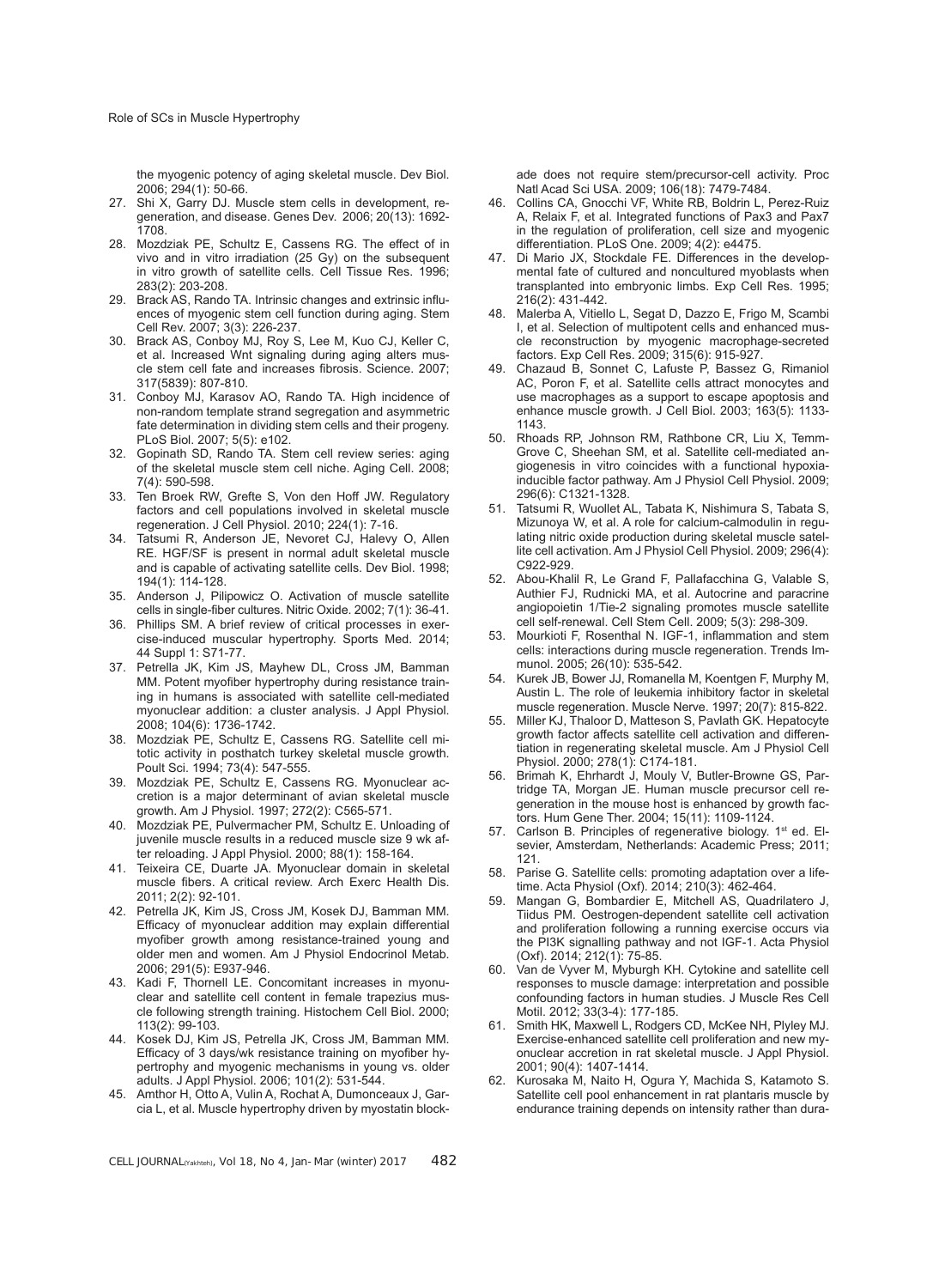tion. Acta Physiol (Oxf). 2012; 205(1): 159-166.

- 63. Augusto V, Padovani CR, Campos GER. Skeletal muscle fiber types in C57BL6J mice. Braz J Morphol Sci. 2004; 21(2): 89-94.
- 64. Eksteen GJ. Satellite cell proliferation in response to a chronic laboratory-controlled uphill vs. downhill interval training intervention. Presented for the M.Sc., Stellenbosch. University of Stellenbosch. 2006.
- 65. Fry CS, Noehren B, Mula J, Ubele MF, Westgate PM, Kern PA, et al. Fibre type specific satellite cell response to aerobic training in sedentary adults. J Physiol. 2014; 592(12): 2625-2635.
- 66. Joanisse S, McKay BR, Nederveen JP, Scribbans TD, Gurd BJ, Gillen JB, et al. Satellite cell activity, without expansion, after nonhypertrophic stimuli. Am J Physiol Regul Integr Comp Physiol. 2015; 309(9): R1101-1111.
- 67. Snijders T, Verdijk LB, Hansen D, Dendale P, van Loon LJ. Continuous endurance-type exercise training does not modulate satellite cell content in obese type 2 diabetes patients. Muscle Nerve. 2011; 43(3): 393-401.
- 68. Crameri RM, Langberg H, Magnusson P, Jensen CH, Schrder HD, Olesen JL, et al. Changes in satellite cells in human skeletal muscle after a single bout of high intensity exercise. J physiol. 2004; 558(1): 333-340.
- 69. Gibala MJ, MacDougall JD, Tarnopolsky MA, Stauber WT, Elorriaga A. Changes in human skeletal muscle ultrastructure and force production after acute resistance exercise. J Appl Physiol. 1995; 78(2): 702-708.
- 70. Cermak NM, Snijders T, McKay BR, Parise G, Verdijk LB, Tarnopolsky MA, et al. Eccentric exercise increases satellite cell content in type II muscle fibers. Med Sci Sports Exerc. 2013; 45(2): 230-237.
- 71. Mikkelsen UR, Langberg H, Helmark IC, Skovgaard D, Andersen LL, Kjaer M, et al. Local NSAID infusion inhibits satellite cell proliferation in human skeletal muscle after eccentric exercise. J Appl Physiol. 2009; 107(5): 1600- 1611.
- 72. O'Reilly C, McKay B, Phillips S, Tarnopolsky M, Parise G. Hepatocyte growth factor (HGF) and the satellite cell response following muscle lengthening contractions in humans. Muscle Nerve. 2008; 38(5): 1434-1442.
- 73. Hyldahl RD, Olson T, Welling T, Groscost L, Parcell AC. Satellite cell activity is differentially affected by contraction mode in human muscle following a work-matched bout of exercise. Front Physiol. 2014 ; 5: 485.
- 74. Crameri RM, Aagaard P, Qvortrup K, Langberg H, Olesen J, Kjaer M. Myofibre damage in human skeletal muscle: effects of electrical stimulation versus voluntary contraction. J Physiol. 2007; 583(1): 365-380.
- 75. Burd NA, West DW, Staples AW, Atherton PJ, Baker JM, Moore DR, et al. Low-load high volume resistance exercise stimulates muscle protein synthesis more than highload low volume resistance exercise in young men. PLoS One. 2010; 5(8): e12033.
- 76. Nederveen JP, Joanisse S, Séguin CM, Bell KE, Baker SK, Phillips SM, et al. The effect of exercise mode on the acute response of satellite cells in old men. Acta Physiol (Oxf). 2015; 215(4): 177-190.
- 77. Walker DK, Fry CS, Drummond MJ, Dickinson JM, Timmerman KL, Gundermann DM, et al. PAX7+ satellite cells in young and older adults following resistance exercise. Muscle Nerve. 2012; 46(1): 51-59.
- 78. Dreyer HC, Blanco CE, Sattler FR, Schroeder ET, Wiswell RA. Satellite cell number in young and older men 24 hours after eccentric exercise. Muscle Nerve. 2006; 33(2): 242- 253.
- 79. Mackey AL, Holm L, Reitelseder S, Pedersen TG, Doessing S, Kadi F, et al. Myogenic response of human skeletal

muscle to 12 weeks of resistance training at light loading intensity. Scand J Med Sci Sports. 2011; 21(6): 773-782.

- 80. Snijders T, Verdijk LB, Smeets JS, McKay BR, Senden JM, Hartgens F, et al. The skeletal muscle satellite cell response to a single bout of resistance-type exercise is delayed with aging in men. Age (Dordr). 2014; 36(4): 9699.
- 81. Farup J, Rahbek SK, Riis S, Vendelbo MH, de Paoli F, Vissing K. Influence of exercise contraction mode and protein supplementation on human skeletal muscle satellite cell content and muscle fiber growth. J Appl Physiol. 2014; 117(8): 898-909.
- 82. Shelmadine B, Cooke M, Buford T, Hudson G, Redd L, Leutholtz B, et al. Effects of 28 days of resistance exercise and consuming a commercially available pre-workout supplement, NO-Shotgun, on body composition, muscle strength and mass, markers of satellite cell activation, and clinical safety markers in males. J Int Soc Sports Nutr. 2009; 6: 16.
- 83. Nielsen JL, Aagaard P, Bech RD, Nygaard T, Hvid LG, Wernbom M, et al. Proliferation of myogenic stem cells in human skeletal muscle in response to low load resistance training with blood flow restriction. J physiol. 2012; 590(17): 4351-4361.
- 84. Wernbom M, Apro W, Paulsen G, Nilsen TS, Blomstrand E, Raastad T. Acute low-load resistance exercise with and without blood flow restriction increased protein signalling and number of satellite cells in human skeletal muscle. Eur J Appl Physiol. 2013; 113(12): 2953-2965.
- 85. Paulsen G, Egner IM, Drange M, Langberg H, Benestad HB, Fjeld JG, et al. A COX inhibitor reduces muscle soreness, but does not influence recovery and adaptation after eccentric exercise. Scand J Med Sci Sports. 2010; 20(1): e195-207.
- 86. McKay BR, Toth KG, Tarnopolsky MA, Parise G. Satellite cell number and cell cycle kinetics in response to acute myotrauma in humans: immunohistochemistry versus flow cytometry. J physiol. 2010; 588(17): 3307-3320.
- 87. Mackey AL, Kjaer M, Charifi N, Henriksson J, Bojsen Moller J, Holm L, et al. Assessment of satellite cell number and activity status in human skeletal muscle biopsies. Muscle Nerve. 2009; 40(3): 455-465.
- 88. Roberts MD, Dalbo VJ, Kerksick CM. Postexercise myogenic gene expression: are human findings lost during translation? Exerc Sport Sci Rev. 2011; 39(4): 206-2011.
- 89. Kadi F, Schjerling P, Andersen LL, Charifi N, Madsen JrL, Christensen LR, et al. The effects of heavy resistance training and detraining on satellite cells in human skeletal muscles. J physiol. 2004; 558(3): 1005-1012.
- 90. Roth SM, Martel GF, Ivey FM, Lemmer JT, Tracy BL, Metter EJ, et al. Skeletal muscle satellite cell characteristics in young and older men and women after heavy resistance strength training. J Gerontol A Biol Sci Med Sci. 2001; 56(6): B240-247.
- 91. Charifi N, Kadi F, Fasson L, Denis C. Effects of endurance training on satellite cell frequency in skeletal muscle of old men. Muscle Nerve. 2003; 28(1): 87-92.
- 92. Verdijk LB, Snijders T, Drost M, Delhaas T, Kadi F, van Loon LJC. Satellite cells in human skeletal muscle; from birth to old age. Age (Dordr). 2014; 36(2): 545-547.
- 93. Verdijk LB, Jonkers RA, Gleeson BG, Beelen M, Meijer K, Savelberg HH, et al. Protein supplementation before and after exercise does not further augment skeletal muscle hypertrophy after resistance training in elderly men. Am J Clin Nutr. 2009; 89(2): 608-616.
- 94. Hulmi JJ, Kovanen V, Lisko I, Selänne H, Mero AA. The effects of whey protein on myostatin and cell cycle-related gene expression responses to a single heavy resistance exercise bout in trained older men. Eur J Appl Physiol.